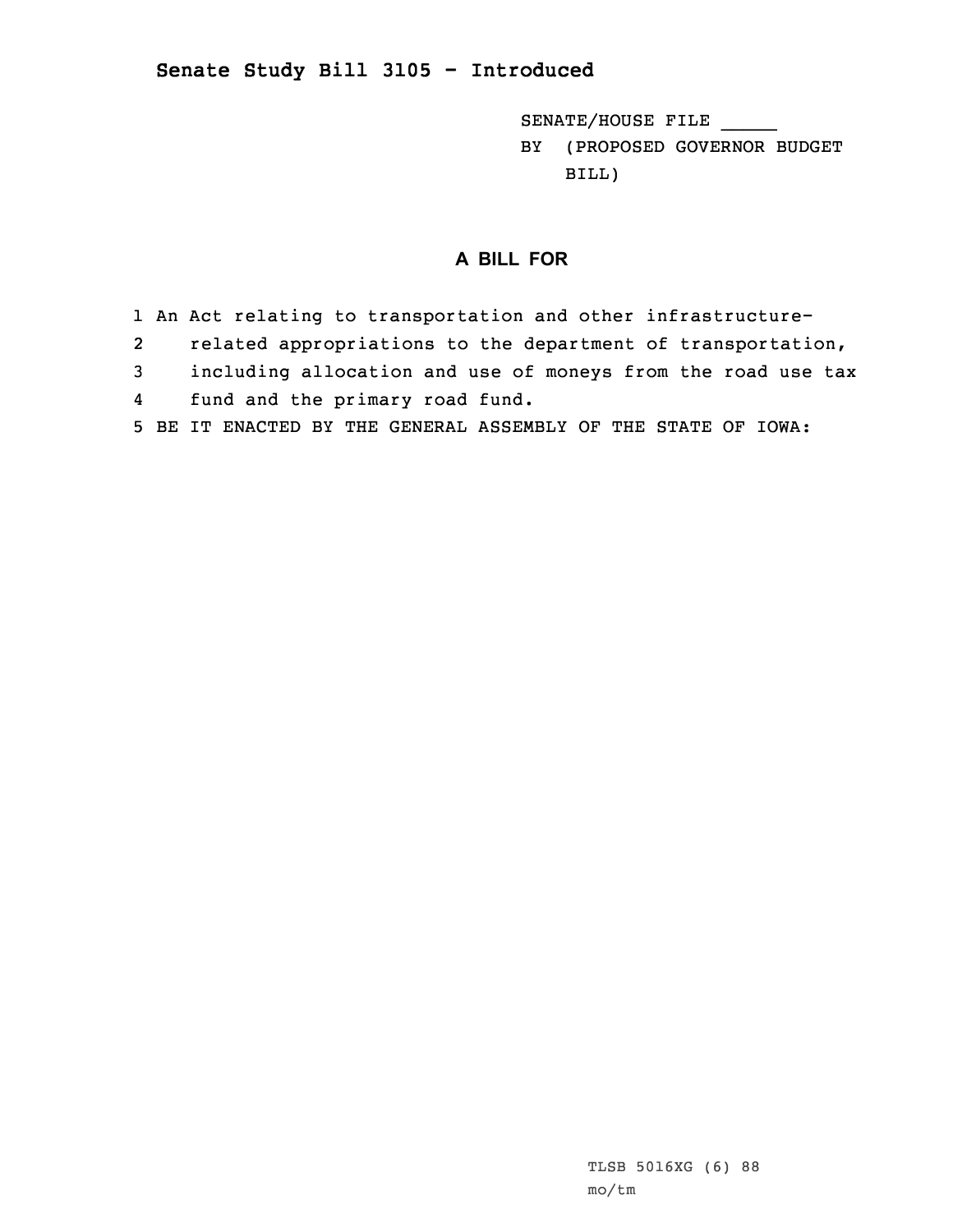1 Section 1. ROAD USE TAX FUND. There is appropriated from the road use tax fund created in [section](https://www.legis.iowa.gov/docs/code/2020/312.1.pdf) 312.1 to the department of transportation for the fiscal year beginning July 1, 2020, and ending June 30, 2021, the following amounts, or so much thereof as is necessary, to be used for the purposes designated: 1. For the payment of costs associated with the production of driver's licenses, as defined in section 321.1, subsection 9 20A: .................................................. \$ 3,876,000 11 Notwithstanding [section](https://www.legis.iowa.gov/docs/code/2020/8.33.pdf) 8.33, moneys appropriated in this subsection that remain unencumbered or unobligated at the close of the fiscal year shall not revert but shall remain available for expenditure for the purposes specified in this subsection until the close of the succeeding fiscal year. 2. For salaries, support, maintenance, and miscellaneous purposes: a. Administrative services: .................................................. \$ 6,800,347 b. Planning: .................................................. \$ 450,327 c. Highways: .................................................. \$ 10,319,346 24 d. Motor vehicles: .................................................. \$ 26,552,992 e. Strategic performance: .................................................. \$ 675,955 3. For payments to the department of administrative services for utility services: .................................................. \$ 337,404 4. For unemployment compensation: .................................................. \$ 7,000 5. For payments to the department of administrative services for paying workers' compensation claims under chapter 85 on behalf of employees of the department of transportation:

LSB 5016XG (6) 88

 $-1-$ 

 $mO/tm$  1/5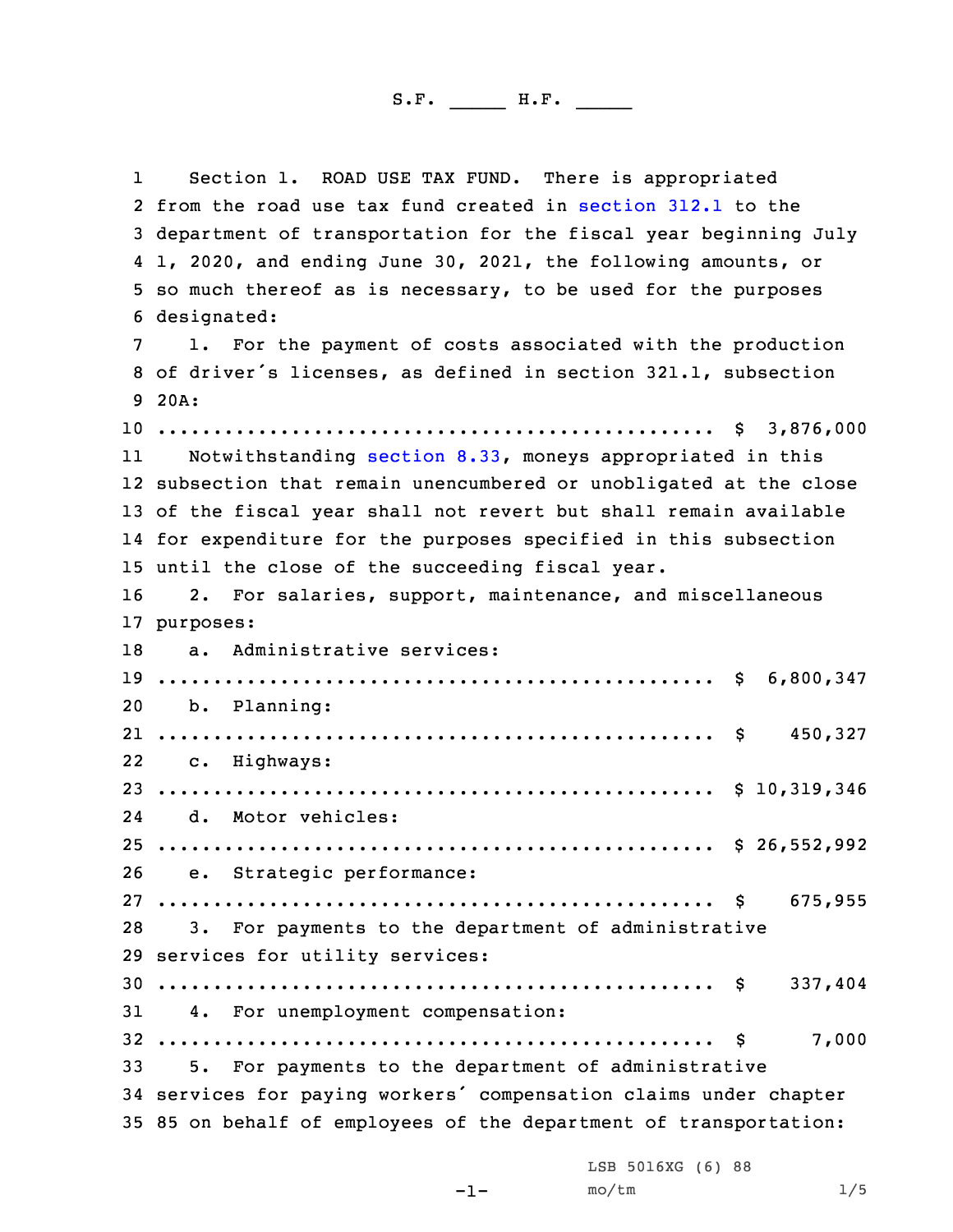.................................................. \$ 170,209 6. For payment to the general fund of the state for indirect cost recoveries: .................................................. \$ 90,000 7. For reimbursement to the auditor of state for audit expenses as provided in [section](https://www.legis.iowa.gov/docs/code/2020/11.5B.pdf) 11.5B: .................................................. \$ 92,120 8. For automation, telecommunications, and related costs associated with the county issuance of driver's licenses and vehicle registrations and titles: .................................................. \$ 1,406,000 12 9. For costs associated with the participation in the Mississippi river parkway commission: .................................................. \$ 40,000 10. For costs associated with the traffic and criminal software program and the mobile architecture and communications handling program: .................................................. \$ 300,000 11. For costs associated with the statewide interoperability network: .................................................. \$ 72,889 22 12. For motor vehicle division field facility maintenance projects at various locations: .................................................. \$ 300,000 For purposes of [section](https://www.legis.iowa.gov/docs/code/2020/8.33.pdf) 8.33, unless specifically provided otherwise, moneys appropriated in subsection 12 that remain unencumbered or unobligated shall not revert but shall remain available for expenditure for the purposes designated until the close of the fiscal year that ends three years after the end of the fiscal year for which the appropriation was made. However, if the project or projects for which the appropriation was made are completed in an earlier fiscal year, unencumbered or unobligated moneys shall revert at the close of that same fiscal year. Sec. 2. PRIMARY ROAD FUND. There is appropriated from the

 $-2-$ 

LSB 5016XG (6) 88 mo/tm 2/5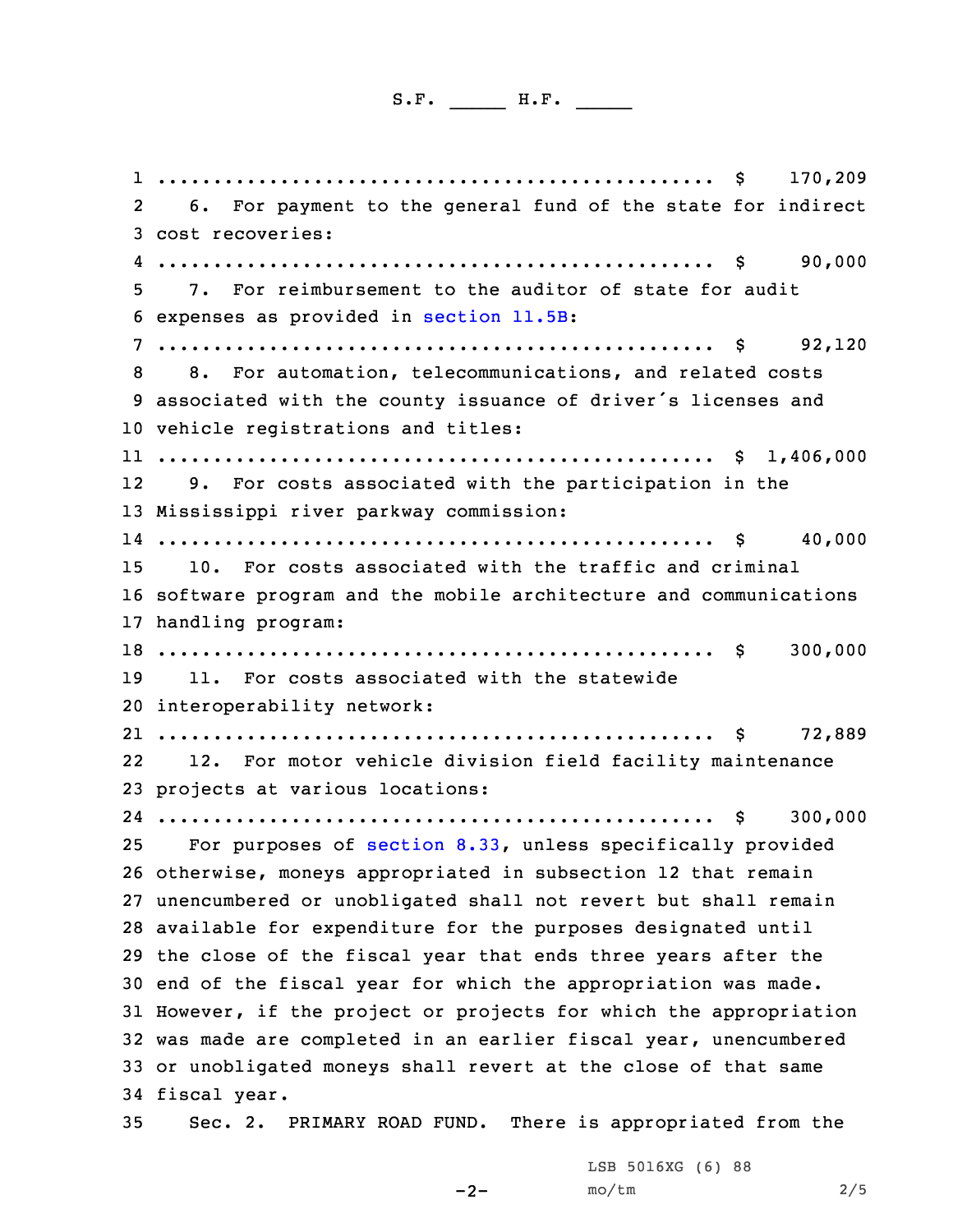primary road fund created in [section](https://www.legis.iowa.gov/docs/code/2020/313.3.pdf) 313.3 to the department of transportation for the fiscal year beginning July 1, 2020, and ending June 30, 2021, the following amounts, or so much thereof as is necessary, to be used for the purposes designated: 1. For salaries, support, maintenance, and miscellaneous purposes: a. Administrative services: .................................................. \$ 41,773,560 b. Planning: .................................................. \$ 8,556,215 11 c. Highways: .................................................. \$252,436,259 d. Motor vehicles: .................................................. \$ 1,272,705 e. Strategic performance: .................................................. \$ 4,152,292 2. For payments to the department of administrative services for utility services: .................................................. \$ 2,007,247 3. For unemployment compensation: .................................................. \$ 138,000 22 4. For payments to the department of administrative services for paying workers' compensation claims under chapter 85 on behalf of the employees of the department of transportation: .................................................. \$ 4,085,021 5. For disposal of hazardous wastes from field locations and the central complex: .................................................. \$ 1,000,000 6. For payment to the general fund of the state for indirect cost recoveries: .................................................. \$ 660,000 7. For reimbursement to the auditor of state for audit expenses as provided in [section](https://www.legis.iowa.gov/docs/code/2020/11.5B.pdf) 11.5B: .................................................. \$ 565,880 -3- LSB 5016XG (6) 88  $\text{mo}/\text{tm}$  3/5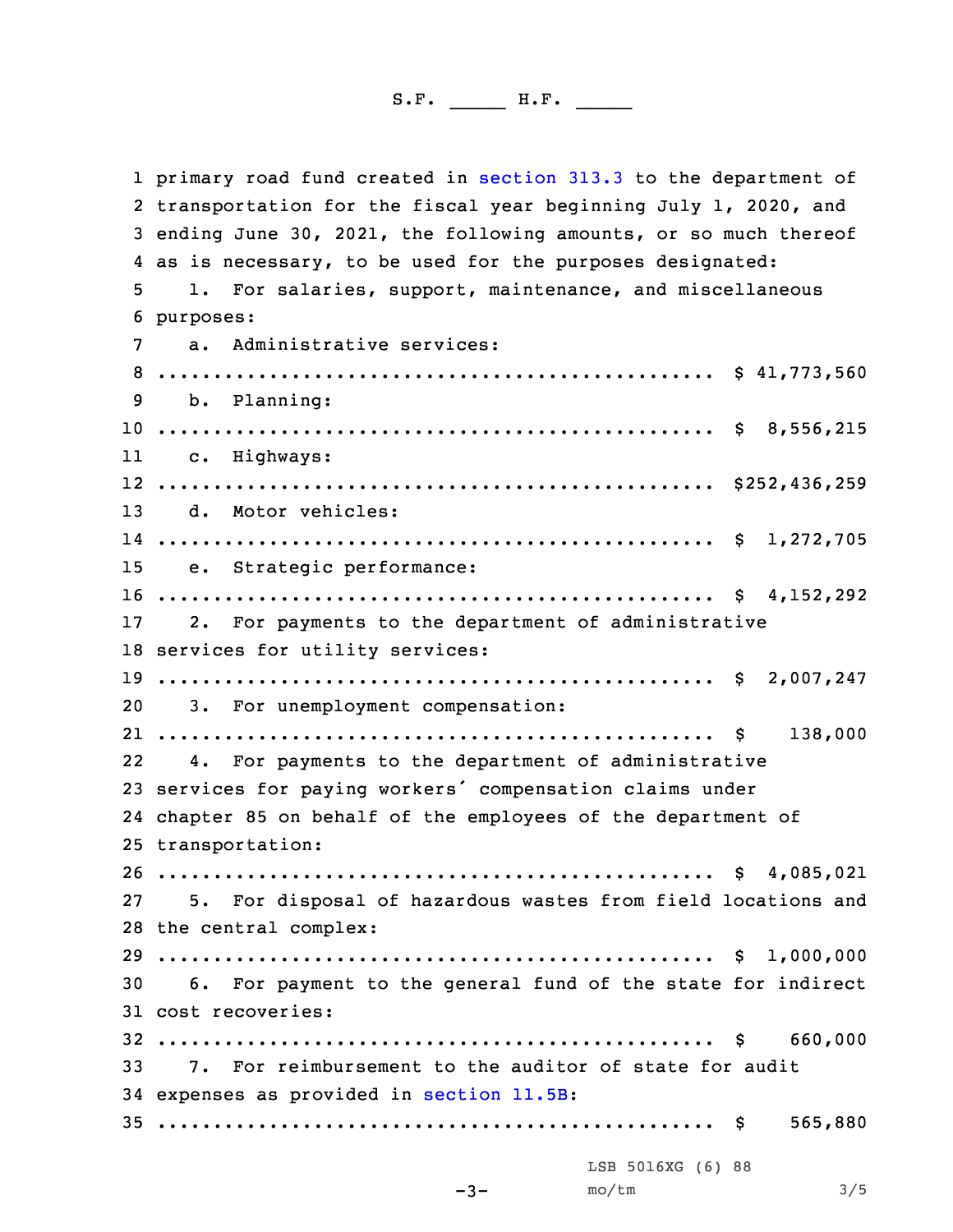1 8. For costs associated with producing transportation maps: .................................................. \$ 242,000 9. For inventory and equipment replacement: .................................................. \$ 10,085,000 10. For costs associated with the statewide interoperability network: .................................................. \$ 487,793 11. For utility improvements at various locations: .................................................. \$ 400,000 12. For roofing projects at various locations: .................................................. \$ 500,000 12 13. For heating, cooling, and exhaust system improvements at various locations: .................................................. \$ 700,000 14. For deferred maintenance projects at field facilities throughout the state: .................................................. \$ 1,700,000 15. For maintenance projects at rest area facilities throughout the state: .................................................. \$ 250,000 21 16. For improvements related to compliance with the federal Americans with Disabilities Act to facilities throughout the 23 state: .................................................. \$ 150,000 17. For renovations to the northwest wing of the department headquarters in Ames: .................................................. \$ 11,287,000 For purposes of [section](https://www.legis.iowa.gov/docs/code/2020/8.33.pdf) 8.33, unless specifically provided otherwise, moneys appropriated in subsections 11 through 17 that remain unencumbered or unobligated shall not revert but shall remain available for expenditure for the purposes designated until the close of the fiscal year that ends three years after the end of the fiscal year for which the appropriation was made. However, if the project or projects for which such appropriation was made are completed in an

 $-4-$ 

LSB 5016XG (6) 88  $mO/tm$  4/5